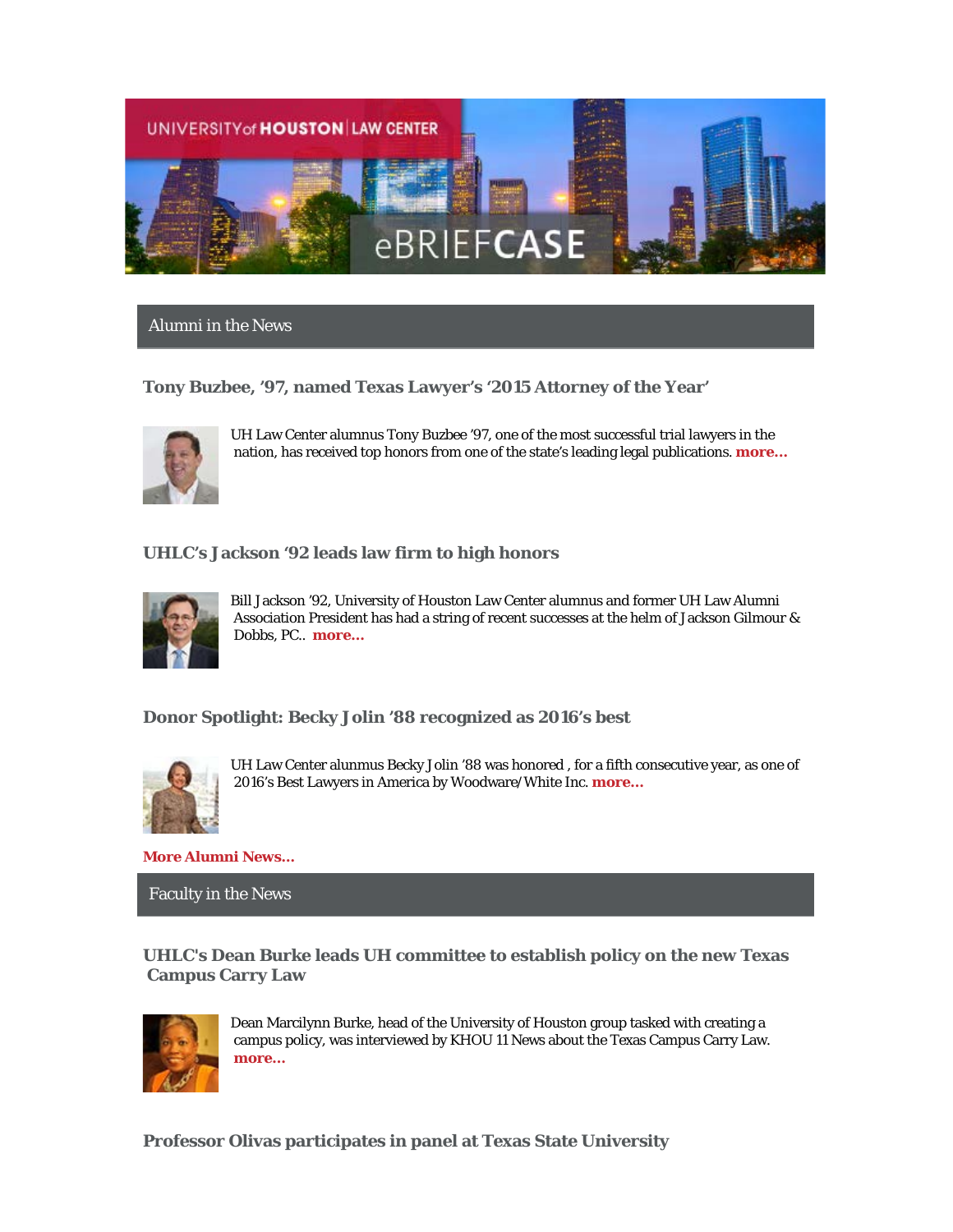

UHLC Professor Michael Olivas joined three panel members in discussing the education policy issues of President Lyndon Johnson's signing of the Higher Education Act. . **[more...](http://www.txstate.edu/news/news_releases/news_archive/2015/October-2015/HEA102915.html)**

**UHLC's Baynes brings law school perspective to the "Future of Law" think tank**



As the legal industry undergoes what many see as a period of transformation brought on by the Great Recession and new, technology-driven business models, University of Houston Law Center Dean Leonard M. Baynes recently participated in a "think tank" to address the profession's future. **[more...](http://www.law.uh.edu/news/fall2015/1020future.asp)**

**[More Faculty News...](http://www.law.uh.edu/news/uhlc-in-the-news.asp)**

News & Events

# **UHLC speakers explore legal aftermath of catastrophic industrial accidents**



Three professionals from different areas of the legal spectrum discussed how they respond and interact in the aftermath of a major industrial accident such as the 2010 Gulf oil spill during a recent program presented by the Environment, Energy & Natural Resources Center of the University of Houston Law Center. **[more…](http://www.law.uh.edu/news/fall2015/1028EENR.asp)**

**UHLC mentoring program prepares students to enter legal world**



University of Houston Law Center hosted local lawyers and their mentees at an event to kickoff the third annual Law Center mentoring program. **[more…](http://www.law.uh.edu/news/fall2015/1021Mentoring.asp)**

**UHLC's Stalder and student groups "Go Purple" to raise awareness of domestic violence**



Faculty, staff and student wore purple ribbons in recognition of Domestic Violence Awareness Month to focus attention on a serious problem in the United States and around the world. **[more…](http://www.law.uh.edu/news/fall2015/1022GoPurple.asp)**

**[More UHLC News...](http://www.law.uh.edu/news/homepage.asp)**

Upcoming Events

**Dean Leonard M. Baynes cordially invites you to celebrate Justice Ruby Kless Sondock '62**  On her induction as a Texas Legal Legend Wednesday, November 11, 2015 713-743-2107 or online at **[www.law.uh.edu/alumni/rsvp/](http://www.law.uh.edu/alumni/rsvp/)** For questions, please contact Kate Gigliotti, Director of Events, at **[kgigliotti@uh.edu](mailto:kgigliotti@uh.edu)**